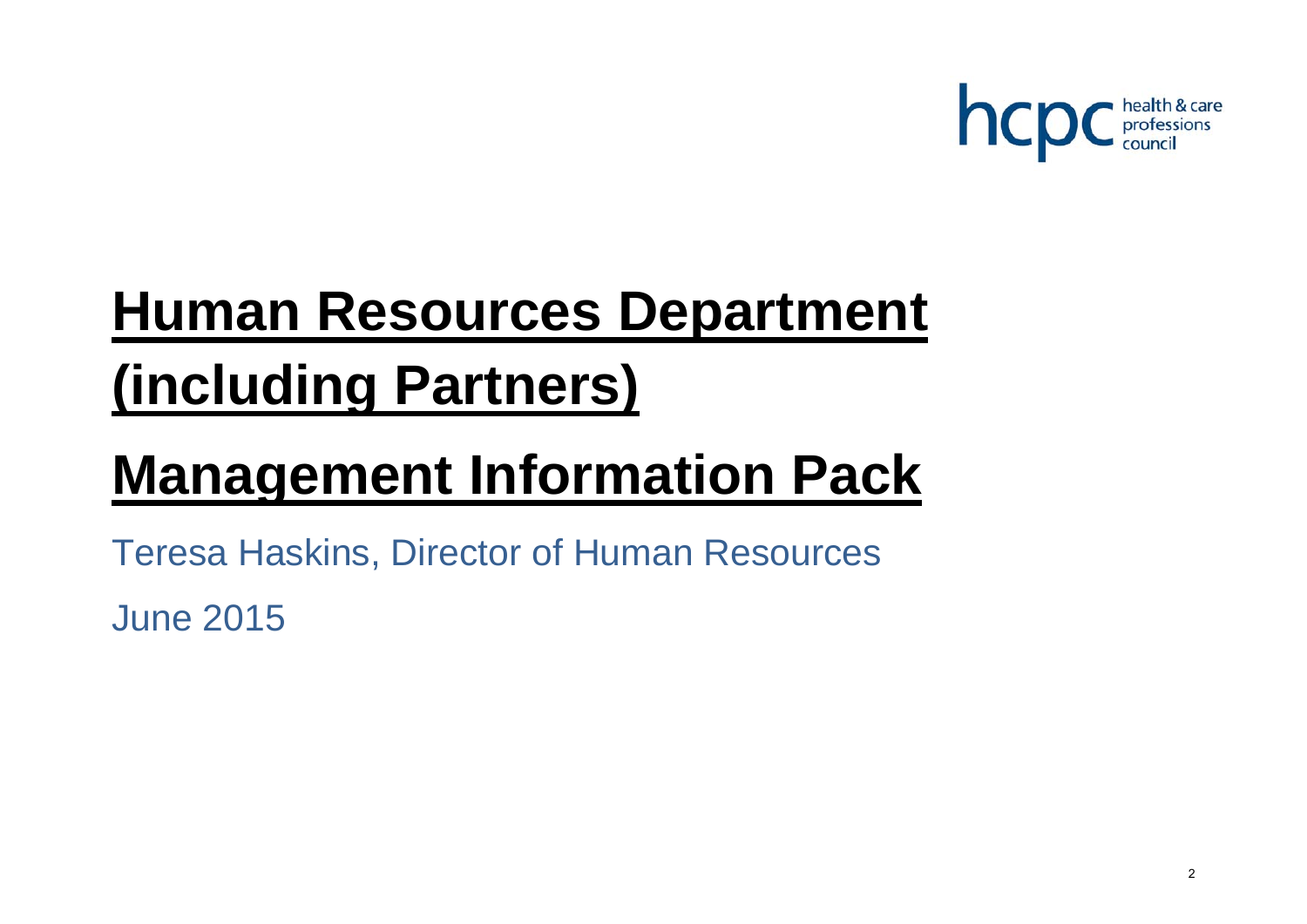# **1. Key points**

## **1.1 Operational work**

Recruitment and training have been the main areas of operational work in the Partners and HR teams over the past two months.

## **1.2 Project work**

The HR and Partners System build project is progressing through the system design and build phases.

## **1.3 Partners team**

Hayley Graham, Partner and HR Manager, is leaving the HCPC after nearly 4 years to pursue a career in the private sector. We wish her all the very best for the future. Recruitment is in progress for a replacement.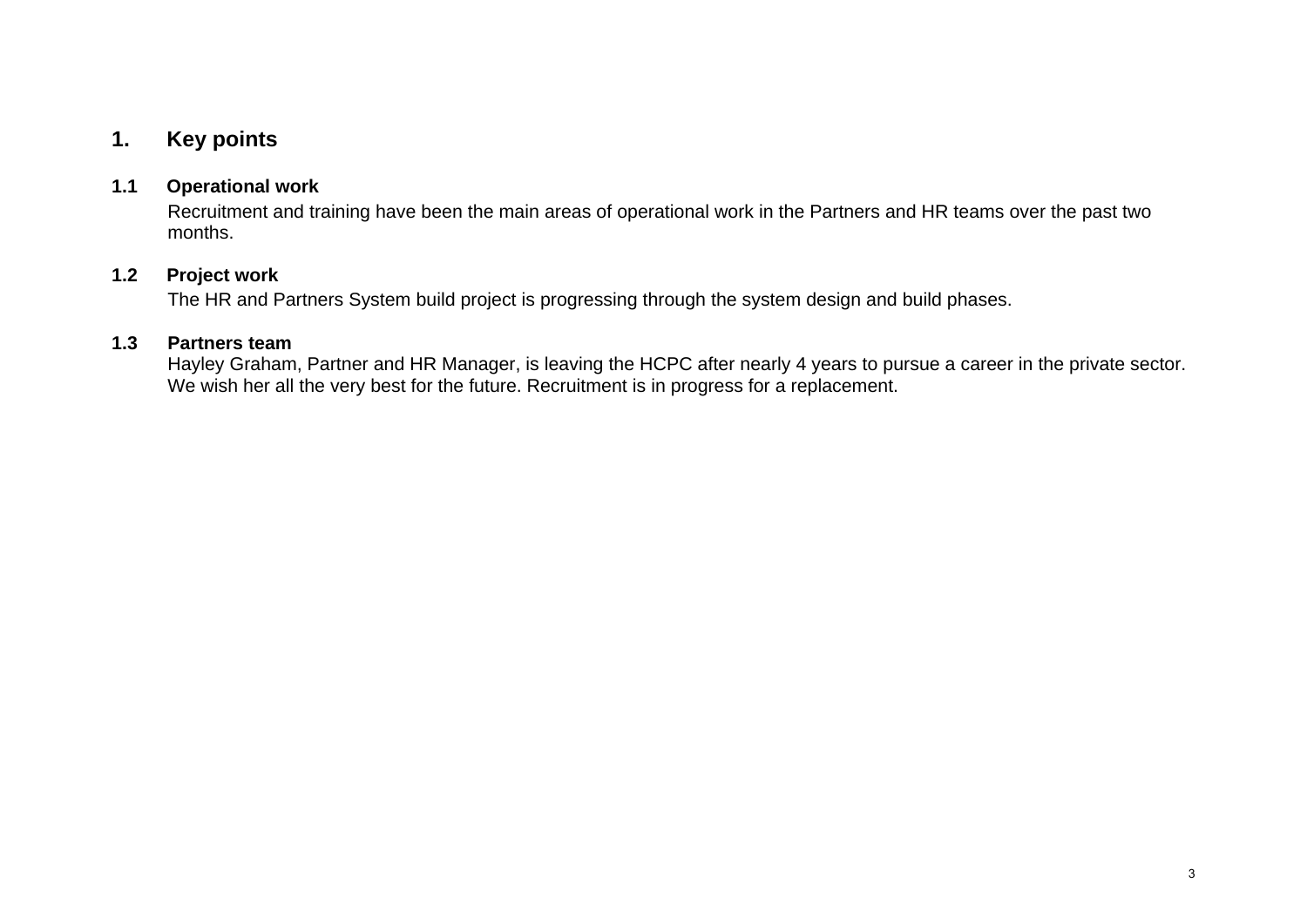# **2 Strategic Objective 1**

"Recruit and retain high quality people"

# **2.1 Employee recruitment activity May 2015 - June 2015**

# **Employee Vacancies filled:**

| <b>Role</b>                                  | <b>Department</b> | New or<br>replacement<br>role | Internal transfer/<br>promotion/external<br>appointee |
|----------------------------------------------|-------------------|-------------------------------|-------------------------------------------------------|
| Internal Communications Manager (Mat. Cover) | Communications    | Replacement                   | External                                              |
| Events Officer x 2                           | Communications    | Replacement                   | External                                              |
| <b>Systems and Quality Manager</b>           | Education         | <b>New</b>                    | Internal                                              |
| <b>Finance Business Partner</b>              | <b>Facilities</b> | Replacement                   | <b>External</b>                                       |
| Receptionist                                 | <b>Facilities</b> | Replacement                   | External                                              |
| <b>Hearings Officer</b>                      | <b>FTP</b>        | Replacement                   | External                                              |
| Assurance & Development Officer              | <b>FTP</b>        | Replacement                   | External                                              |
| <b>Case Support Officer</b>                  | <b>FTP</b>        | <b>New</b>                    | Internal                                              |
| Case Manager x 4                             | <b>FTP</b>        | Replacement                   | External                                              |
| Learning & Development Manager               | <b>HR</b>         | <b>New</b>                    | External                                              |

## **Employee Vacancies in progress**

| <b>Vacancy</b>                         | <b>Department</b> | New or<br>replacement<br>role |
|----------------------------------------|-------------------|-------------------------------|
| <b>Facilities Officer</b>              | <b>Facilities</b> | Replacement                   |
| HR Manager (Partners)                  | HR (Partners)     | Replacement                   |
| HR Manager 12 month FTC                | <b>HR</b>         | <b>New</b>                    |
| Senior Project Manager                 | Projects          | <b>New</b>                    |
| <b>Registration Appeals Manager</b>    | Registration      | <b>New</b>                    |
| Registration Appeals Co-ordinator x 3  | Registration      | <b>New</b>                    |
| <b>Apprentice Registration Adviser</b> | Registration      | Replacement                   |
| <b>Registration Adviser x 2</b>        | Registration      | Replacement                   |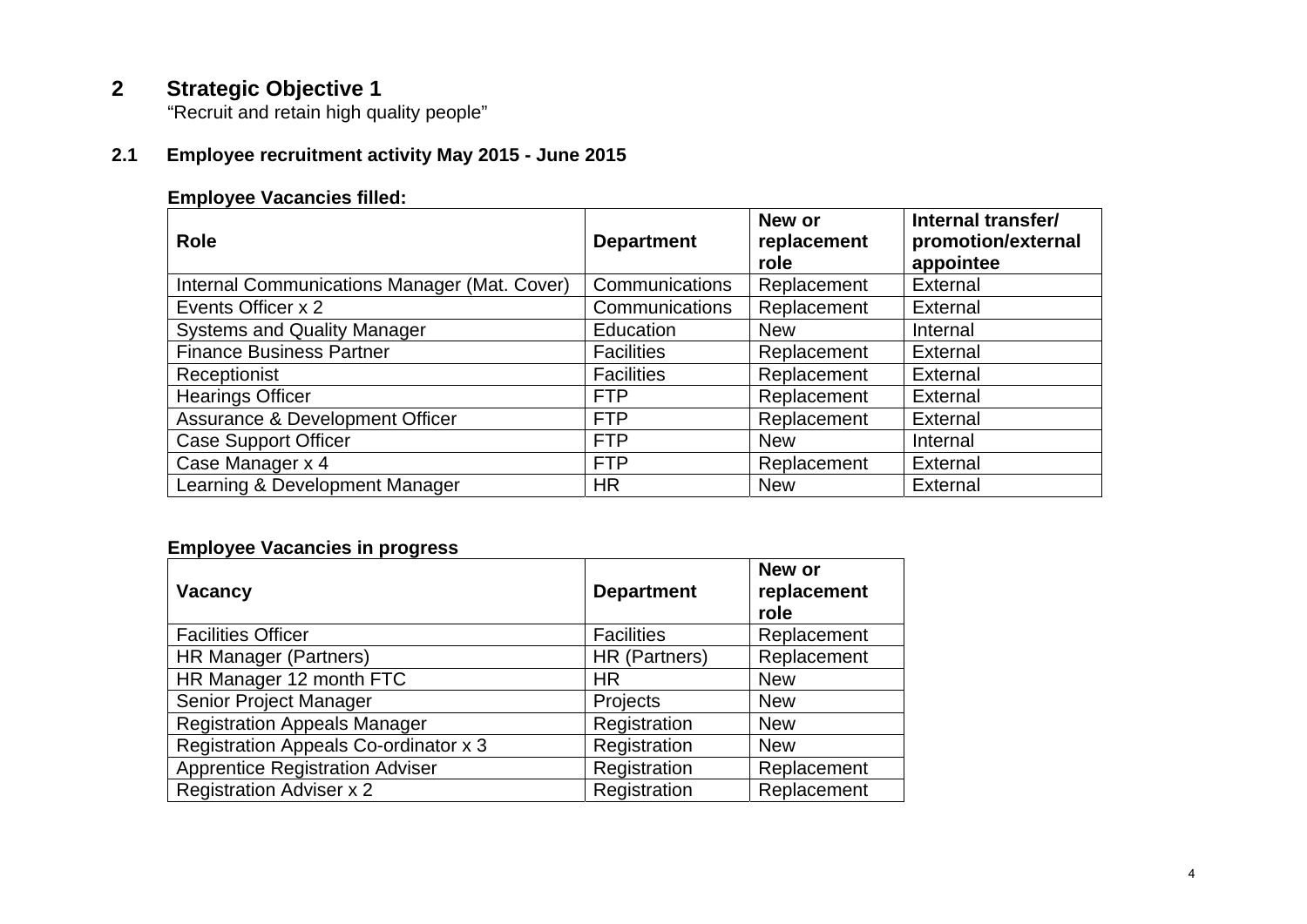## **2.2 Partner recruitment activity May 2015 - June 2015**

#### **Partner roles filled:**

| Role                         | Profession                         | Number   | Number         |
|------------------------------|------------------------------------|----------|----------------|
|                              |                                    | Required | offers made    |
|                              | <b>Clinical Scientists</b>         | 2        |                |
| Panel member                 | Physiotherapist                    | 9        | 9              |
|                              | Radiographer                       | 8        | 6              |
|                              | Arts Therapists (Psychotherapy)    |          |                |
| <b>Visitor</b>               | <b>Biomedical Scientists</b>       | 2        | $\overline{2}$ |
|                              | <b>Chiropodist/Podiatrists</b>     |          |                |
|                              | <b>Practitioner Psychologists</b>  | 6        | 8              |
|                              | <b>Prosthetist &amp; Orthotist</b> |          |                |
|                              | Physiotherapists                   |          |                |
| <b>Registration Assessor</b> | Radiographers                      | 2        | 2              |
|                              | <b>Clinical Scientists</b>         | 3        |                |

We are in the process of recruiting for Clinical Scientist CPD Assessors, with applications closing on 2 July. We are also running a survey of Clinical Scientist partners to gather data about awareness of partner roles and specialist networks. We aim to apply any outcomes of the survey in targeting of future partner recruitment campaigns.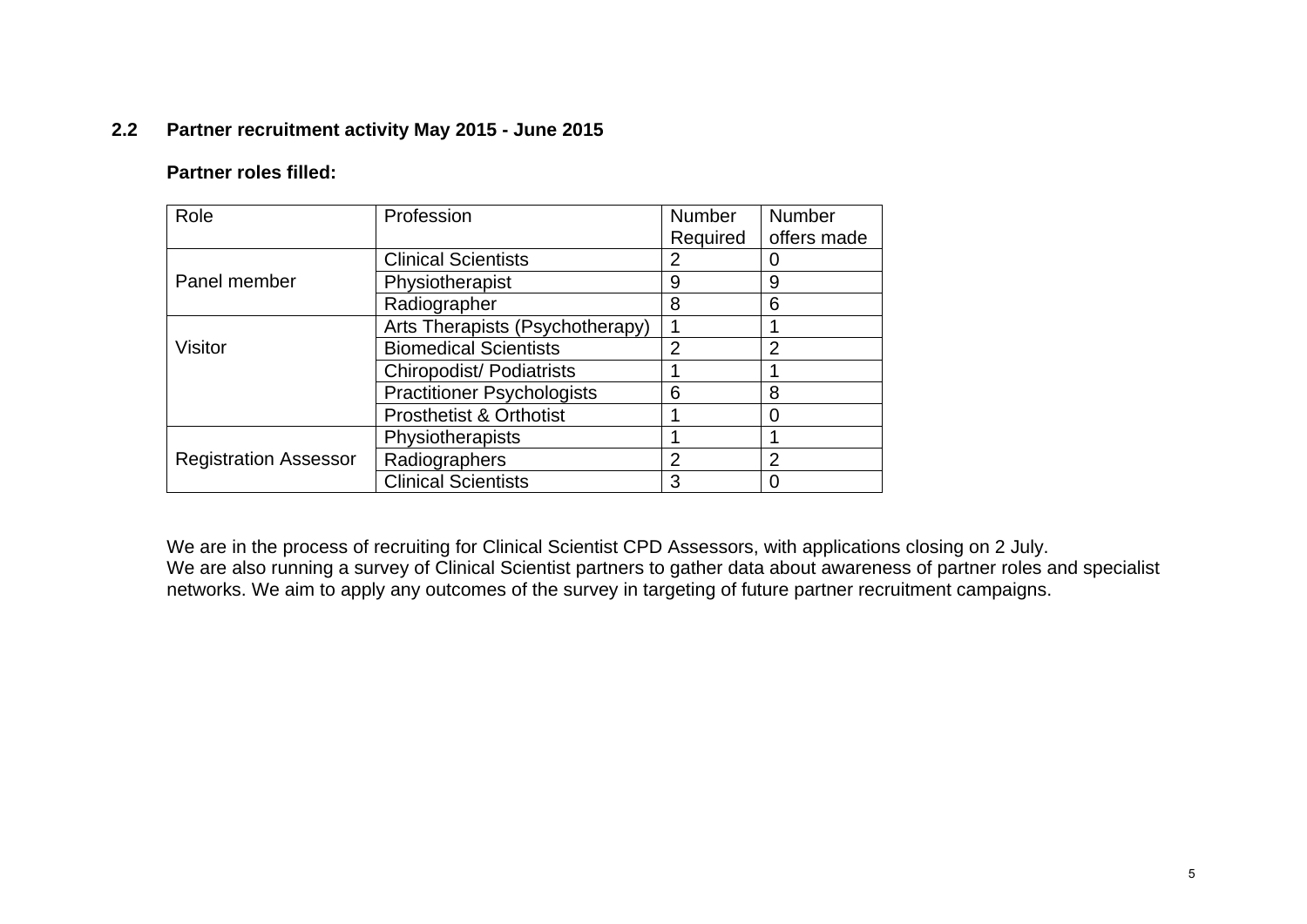# **3 Strategic objective 2**

"Train and develop people"

## **3.1 Management development programme**

Module 5 of the HCPC management development programme ran in May.

# **3.2 Annual Learning and development plan for employees**

The team is in the process of organising the annual learning and development plan for employees, based on training needs identified from appraisal data. A new Learning and Development Manager is due to start in post in July to build on and expand existing learning and development provision at the HCPC.

# **3.3 Partner training**

The following refresher training has taken place since the last report:

| Type      | Role                         | Date             |
|-----------|------------------------------|------------------|
| Refresher | <b>Registration assessor</b> | 1, 6, 8, 22 May, |
|           |                              | 12 June          |
| Refresher | Panel member                 | 7 May, 2,        |
|           |                              | 5 June           |

A further 3 sessions of registration assessor refresher training will take place in June.

Induction training will take place as follows:

| <b>Registration assessor</b> | <b>Date</b>           |
|------------------------------|-----------------------|
| Panel member                 | 9-10 July, 15-16 July |
| Visitor                      | 1-2 July              |
| Registration assessor        | 17 June               |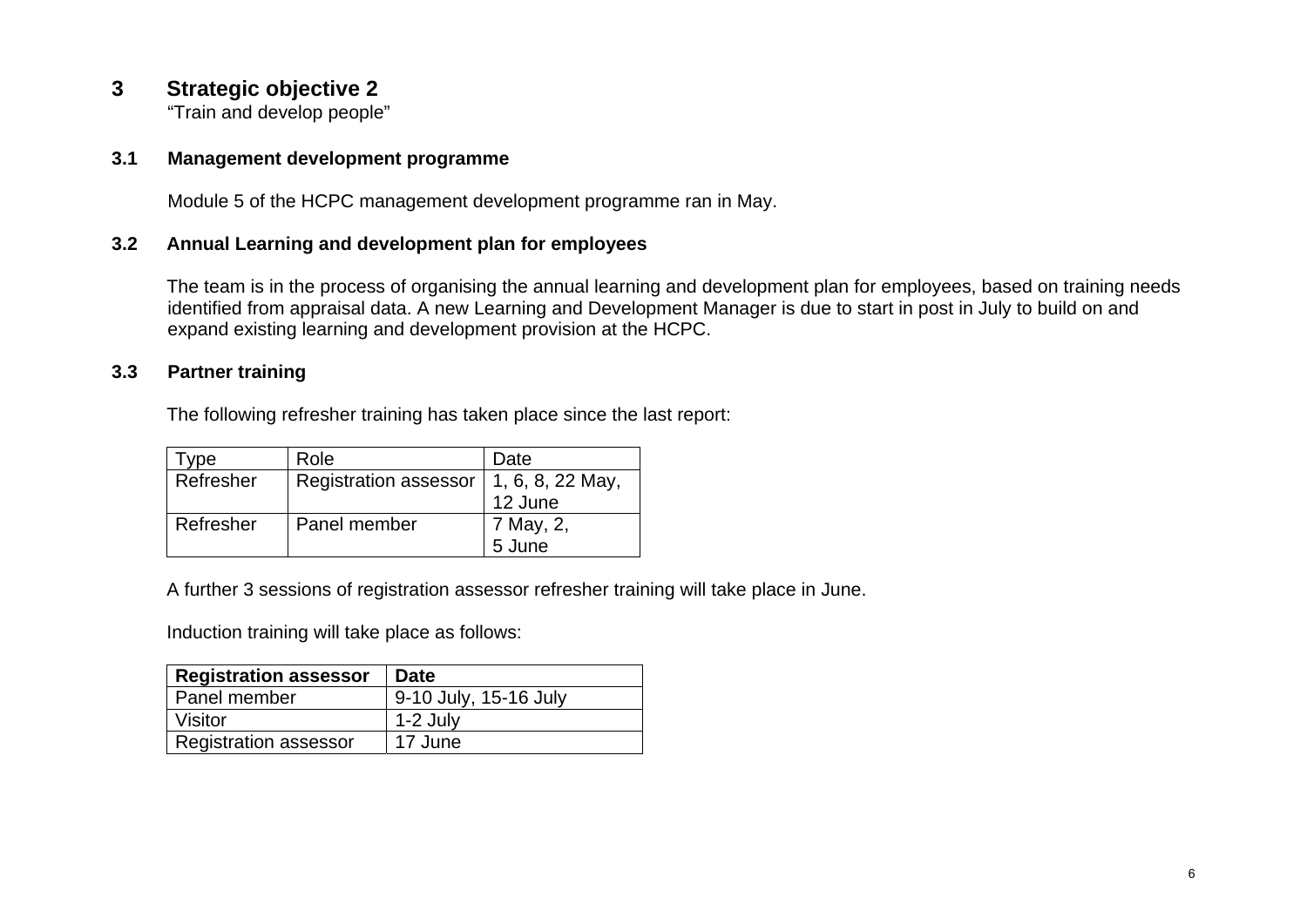# **4 Strategic objective 3**

"Encourage high performance"

### **4.1 Partner performance assessments**

Good progress had been made in arranging partner performance assessments over May and June. The following assessments have been scheduled:

| Role                         | <b>Scheduled</b> |
|------------------------------|------------------|
| Panel member                 | 5                |
| Visitor                      |                  |
| <b>Registration assessor</b> | 29               |

# **5 Strategic Objective 4**

"Ensure legal compliance and best practice"

## **5.1 HR Policy reviews**

We are currently reviewing the HCPC capability policy with the aim of making the process simpler and the guidance clearer. The HR team is also in the process of updating the maternity and paternity leave policies to reflect recent changes in legislation for shared parental leave. Finally, we are working with the Employee Consultation Group to review the HCPC dress code. Work in these three areas is progressing well.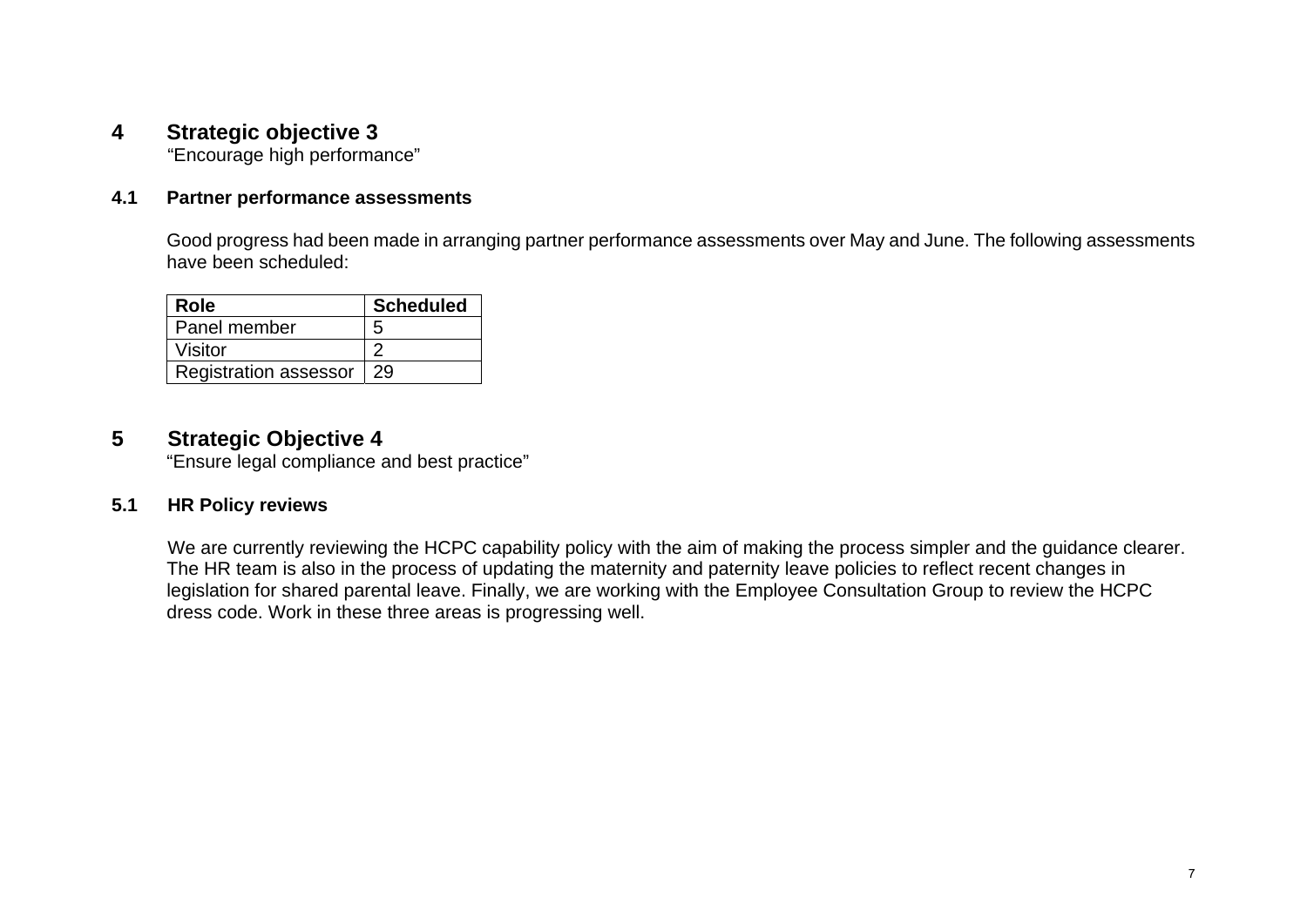

|                             | 2014/15       |      |         |     |     |     |     |          |     |      |     |             | 2015/16 |       |     |     |     |                                                                             |     |     |     |     |     | 11/12   12/13   13/14   14/15   15/16 |            |                 |                 |                |
|-----------------------------|---------------|------|---------|-----|-----|-----|-----|----------|-----|------|-----|-------------|---------|-------|-----|-----|-----|-----------------------------------------------------------------------------|-----|-----|-----|-----|-----|---------------------------------------|------------|-----------------|-----------------|----------------|
|                             | Apr           | Mav  | Jun Jul |     |     |     |     |          |     |      |     |             |         |       |     |     |     | Aug Sep Oct Nov Dec Jan Feb Mar Apr May Jun Jul Aug Sep Nov Dec Jan Feb Mar |     |     |     |     |     | <b>FYE</b>                            | <b>FYE</b> | <b>FYE</b> I    |                 | <b>FYE YTD</b> |
| <b>EMPLOYEES</b>            |               |      |         |     |     |     |     |          |     |      |     |             |         |       |     |     |     |                                                                             |     |     |     |     |     |                                       |            |                 |                 |                |
| <b>Budgeted employees</b>   | 248           | 248  | 248     | 248 | 248 | 248 | 248 | 248      | 248 | 248  | 248 | 248 I       | 255     | 255   | 255 | 255 | 255 | 255                                                                         | 255 | 255 | 255 | 255 | 255 | 148                                   | 186        | 204             |                 | 248 255        |
| Total employees             | 207           | 210  | 208     | 213 | 211 | 215 | 218 | 225      | 229 | 228  | 223 | <b>2261</b> | 223     | - 230 |     |     |     |                                                                             |     |     |     |     |     | 153                                   | 179        | 204             | 226             | 230            |
| Full-time                   | 195           | 197  | 195     | 203 | 201 | 200 | 205 | 211      | 216 | 213  | 208 | 211         | 208     | - 214 |     |     |     |                                                                             |     |     |     |     |     | 143 <sup>1</sup>                      | 173        | 194             | 211             | 214            |
| <b>Part-time</b>            | 12            | 13   | 13      | 10  | 11  | 15  | 14  | 14       | 13  | 15   | 15  | 15          | 15      | 16    |     |     |     |                                                                             |     |     |     |     |     | 10 <sup>1</sup>                       |            | <b>101</b>      | 15 <sup>1</sup> | 16             |
| <b>IFTE</b>                 | 203           | -207 | 205     | 211 | 209 | 212 | 215 | 222      | 226 | 225  | 220 | <b>223</b>  | 220     | -227  |     |     |     |                                                                             |     |     |     |     |     | 151                                   | 178        | 194             | 223             | - 227          |
| Permanent                   | 197           | 201  | 198     | 200 | 203 | 206 | 208 | 215      | 218 | -217 | 214 | <b>220</b>  | 217     | -227  |     |     |     |                                                                             |     |     |     |     |     | 142                                   | 174        | 194             | 220             | 227            |
| Maternity/paternity leave   | 13            | 9    | 9       | 9   |     |     |     | ิค       | 6   |      |     |             |         | 6     |     |     |     |                                                                             |     |     |     |     |     |                                       |            | 10 <sup>1</sup> | 51              | 61             |
| <b>Fixed-Term Contracts</b> | 9             | 9    | 10      | 13  | 8   | 9   | 10  | 10       |     | 11   | 9   |             | 6       | З     |     |     |     |                                                                             |     |     |     |     |     | 11                                    |            | 10 <sup>1</sup> |                 |                |
| Starters (permanent)        | $\mathcal{P}$ | 3    | 3       | 6   |     |     |     | 8        |     | 5    |     |             |         |       |     |     |     |                                                                             |     |     |     |     |     | 4                                     | 86         | 47              | 44              | 10 I           |
| Starters (fixed-term)       | 0             |      |         |     |     | 3   |     | $\theta$ |     | 6    |     |             |         |       |     |     |     |                                                                             |     |     |     |     |     | 24                                    | 30         | 18 <sub>l</sub> | 18              | $\overline{0}$ |

**FTE** Full-time equivalent

**YTD** Year to Date

**FYE** Final Year End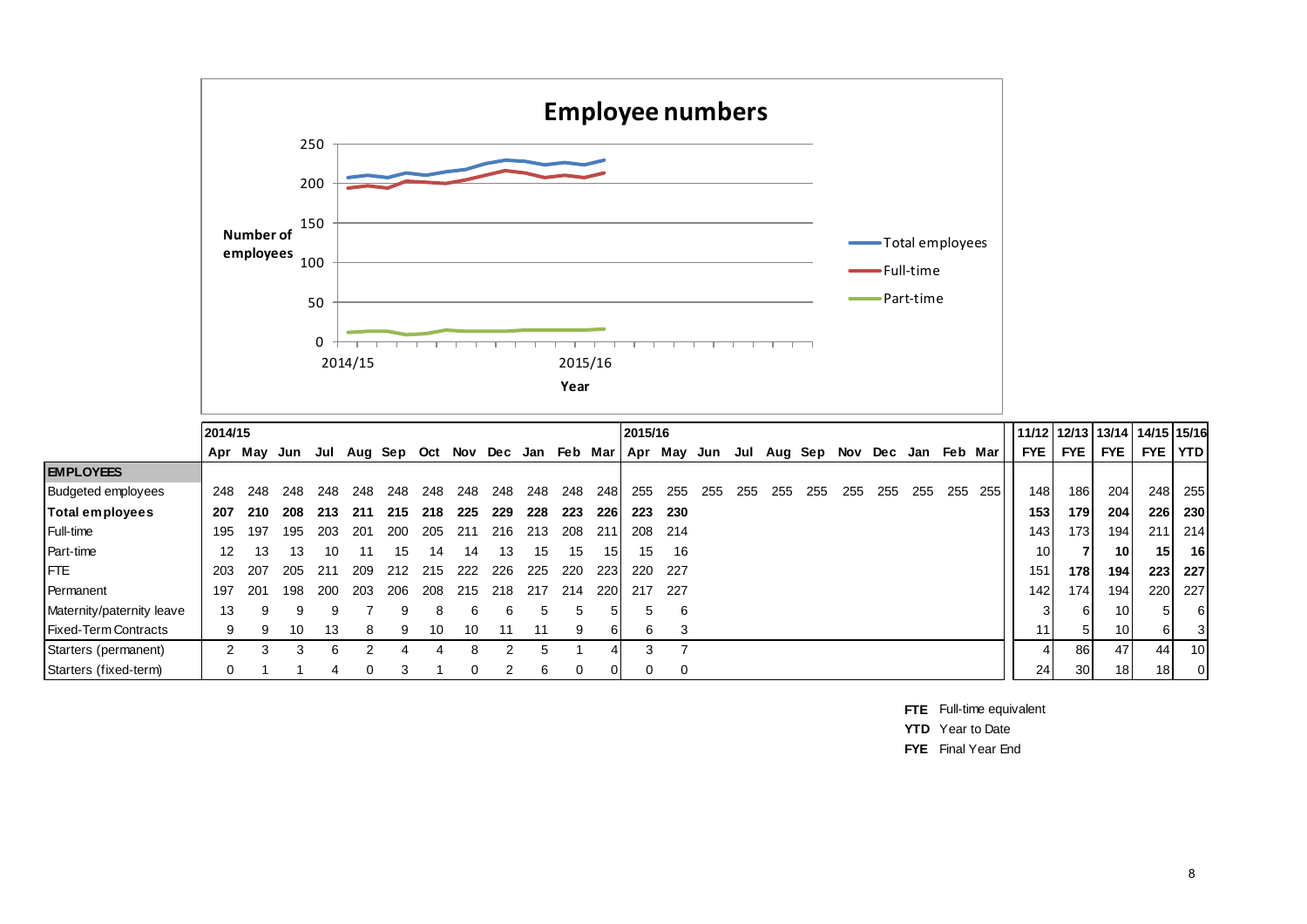

|                                     | 2014/15 |             |     |     |     |                  |     |     |     |     |     |       | 2015/16 |                             |     |     |                                  |  |  |  |                 |              |                 |                 | 11/12 12/13 13/14 14/15 15/16 |
|-------------------------------------|---------|-------------|-----|-----|-----|------------------|-----|-----|-----|-----|-----|-------|---------|-----------------------------|-----|-----|----------------------------------|--|--|--|-----------------|--------------|-----------------|-----------------|-------------------------------|
|                                     | Apr May |             | Jun |     |     | Jul Aug Sept Oct |     |     |     |     |     |       |         | Nov Dec Jan Feb Mar Apr May | Jun | Jul | Aug Sept Oct Nov Dec Jan Feb Mar |  |  |  | <b>FYE</b>      | <b>FYE</b> I | <b>FYE</b>      |                 | <b>FYEL YTDL</b>              |
| Voluntary resignations <sup>1</sup> | 0       | 0           |     |     |     |                  |     |     |     |     |     |       |         |                             |     |     |                                  |  |  |  | 13 <sup>l</sup> | 24           | 33 <sub>l</sub> | 32 <sub>l</sub> | 2 <sup>1</sup>                |
| Compulsory leavers <sup>2</sup>     |         |             |     |     |     |                  |     |     |     | 0   |     |       |         | 0                           |     |     |                                  |  |  |  |                 |              | 61              | 8               |                               |
| Total leavers (vol. & comp.)        |         |             | 6   |     |     |                  |     |     |     |     |     |       |         |                             |     |     |                                  |  |  |  | 19 <sup>l</sup> | 26           | 39              | 40              | 3 <sup>l</sup>                |
| Voluntary turnover%YTD3             | 17      | 15          | 16  | 16  | 16  | 16               | 14  | 13  | 12  | 14  | 15  | 151   | 15      | 15                          |     |     |                                  |  |  |  |                 | 14           | 17              | 15 <sup>1</sup> | 15 <sup>1</sup>               |
| Overall turnover% YTD <sup>4</sup>  | 20      |             | 18  | 19  | -20 | 20               | 19  | 15  | 15  |     | 18  | 18    | 19      | -19                         |     |     |                                  |  |  |  | 13              | 161          | <b>20</b>       | 18              | 19                            |
| Agency days                         | 145     | -277        | 222 | 269 | 279 | 413              | 507 | 273 | 118 | 260 | 262 | 380 l | 292     | 292                         |     |     |                                  |  |  |  | 568             | 6053         |                 | 2062 3403       | 584                           |
| % w ork days lost to sickness       |         |             |     |     |     |                  |     |     |     |     |     | 3     |         | 2                           |     |     |                                  |  |  |  |                 |              |                 |                 | 0.4                           |
| Average sick-days YTD               | 6       |             |     |     |     |                  |     |     |     |     |     |       |         |                             |     |     |                                  |  |  |  |                 |              |                 |                 | 71                            |
| Sick-days                           | 99      | 126         | 138 | 124 | 136 | 154              | 104 | 157 | 141 | 120 | 113 | 1631  | 100     | 107                         |     |     |                                  |  |  |  | 819             | 2370         | 1227            | 1576            | 207                           |
| Occ. Health Referrals               |         | $5^{\circ}$ |     |     |     |                  |     |     |     |     | 3   |       | 0       | $\Omega$                    |     |     |                                  |  |  |  | 15 <sup>1</sup> | 47           | 12              | 29              | $\overline{0}$                |

**1 Voluntary Resignations: FTE** Full-time equivalent

<sup>2</sup> Compulsory Leavers: **YTD** Year to Date

**3 Voluntary Turnover YTD**: **FYE** Final Year End

**4 Overall Turnover:**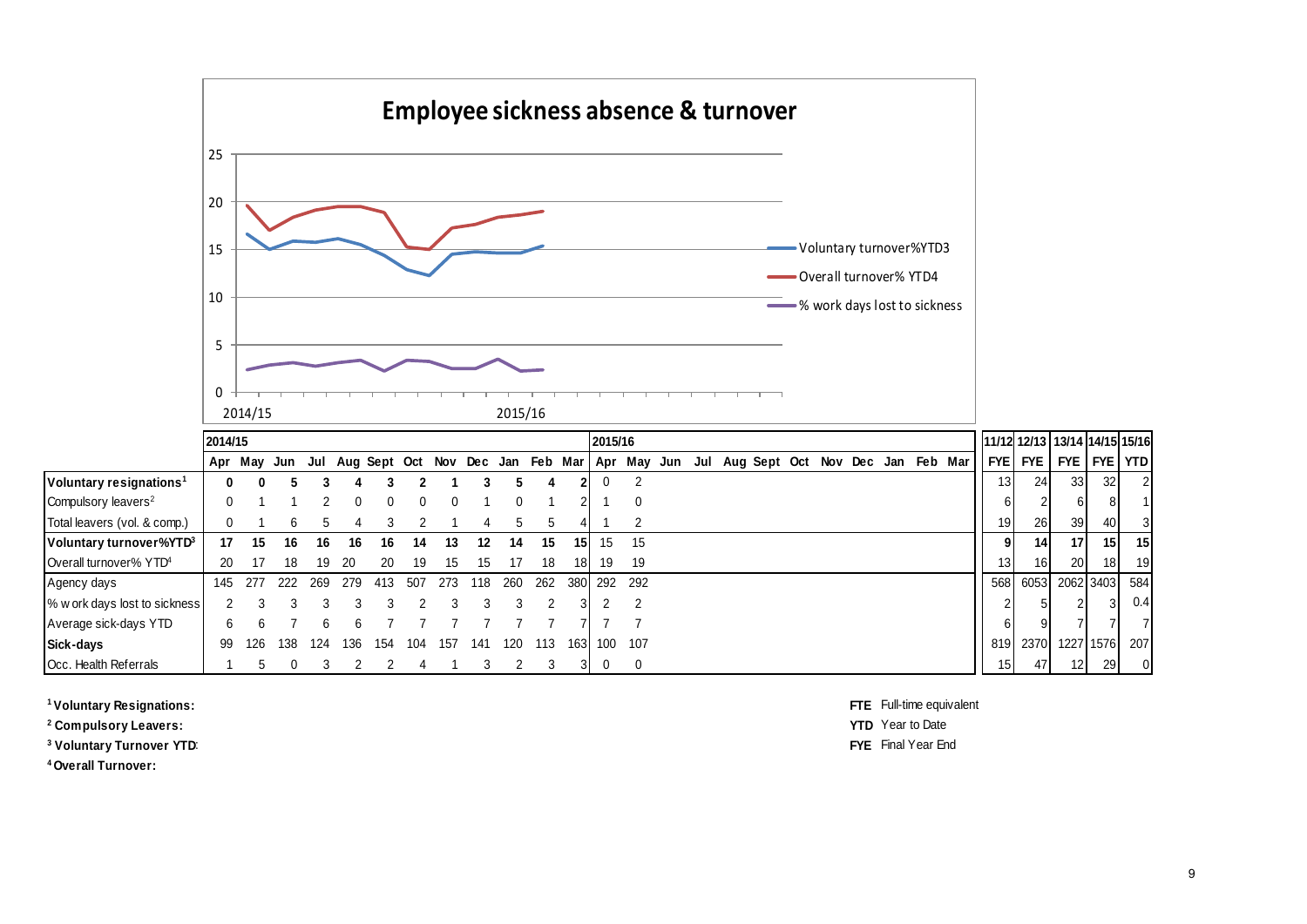#### **Partner roles - Numbers**

|                                      | 2014           |                |          |          |     |           |                |           |              | 2015      |                                                 |     |                |                |                               |             |          |          |          |          |             | 2016     |             |             | 10/11      | 12/13          | 13/14      | 14/15          | 15/16          |
|--------------------------------------|----------------|----------------|----------|----------|-----|-----------|----------------|-----------|--------------|-----------|-------------------------------------------------|-----|----------------|----------------|-------------------------------|-------------|----------|----------|----------|----------|-------------|----------|-------------|-------------|------------|----------------|------------|----------------|----------------|
| <b>Panel Members</b>                 |                |                |          |          |     |           |                |           |              |           | Apr May Jun Jul Aug Sep Oct Nov Dec Jan Feb Mar |     | Apr May        |                | Jun July Aug Sept Oct Nov Dec |             |          |          |          |          |             |          | Jan Feb Mar |             | <b>FYE</b> | <b>FYE</b>     | <b>FYE</b> |                | FYE Forecast   |
| Arts therapists                      | $\overline{7}$ | $\overline{7}$ | 7        |          |     |           | $\overline{7}$ | 7         |              |           |                                                 |     | $\overline{7}$ | 7              |                               |             |          |          |          |          |             |          |             |             | 9          | 6              |            | 7              |                |
| <b>Biomedical scientists</b>         | 12             | -11            | 11       | 11       | -11 | 12        | 12             | 12        | 11           | 11        | 11                                              | -11 | 11             | 11             |                               |             |          |          |          |          |             |          |             |             | 12         | 9              | 12         | 11             | 12             |
| <b>Chirops &amp; podiatrists</b>     | 11             | 11             |          |          | 12  | 12        | 12             | 12        | 12           | 12        | 12                                              | 12  | 12             | 12             |                               |             |          |          |          |          |             |          |             |             | 12         | 11             | 11         | 12             | 12             |
| <b>Clinical scientists</b>           | 13             | 13             | 13       | 13       | 10  | 12        | 12             | 12        | 12           | 12        | 12                                              | 12  | 12             | 12             |                               |             |          |          |          |          |             |          |             |             | 18         | 12             | 13         | 12             | 12             |
| <b>Dietitians</b>                    | 8              | 8              | 8        | 8        | 10  |           | 7              |           |              | 7         | 8                                               | 8   | 8              | 8              |                               |             |          |          |          |          |             |          |             |             |            | 8              | 8          | 8              | 8              |
| <b>Hearing aid dispensers</b>        | 6              | 6              | 6        | 6        |     | 8         | 8              |           | 8            | 8         |                                                 | 8   | 8              | 8              |                               |             |          |          |          |          |             |          |             |             |            | 9              | 6          | 8              |                |
| <b>Occupational therapists</b>       | 12             | 12             | 12       | 12       | 12  | 12        | 12             | 12        | 12           | 12        | 12                                              | 12  | 12             | 12             |                               |             |          |          |          |          |             |          |             |             | 10         | 10             | 12         | 12             | 12             |
| <b>Operating Dept Practitioner</b>   | 12             | -12            | 12       | 12       | 10  | 10        |                | 10        |              | g         |                                                 | 9   | 9              | 9              |                               |             |          |          |          |          |             |          |             |             | 8          | 13             | 12         | 9 <sub>l</sub> | 12             |
| <b>Orthoptists</b>                   | 5              | 5              | 5        | 5        |     |           |                |           |              |           |                                                 | 4   |                | 4              |                               |             |          |          |          |          |             |          |             |             | 6          | 5              | 5          | 4              |                |
| <b>Paramedics</b>                    | 20             | 20             | 20       |          | 21  | 22        |                | 22        | 22           | 22        | 22                                              | 22  | 22             | 22             |                               |             |          |          |          |          |             |          |             |             | 15         | 20             | 20         | 22             | 20             |
| <b>Physiotherapists</b>              | 16             | 16             | 16       | 16       | 15  | 15        | 15             | 15        | 15           | 15        | 15                                              | 15  | 15             | 15             |                               |             |          |          |          |          |             |          |             |             | 25         | 24             | 16         | 15             | 16             |
| <b>Practitioner psychologists</b>    | 26             | 26             | 26       | 26       | 26  | 26        | 26             | 26        | 26           | 26        | 26                                              | 26  | 26             | 26             |                               |             |          |          |          |          |             |          |             |             | 28         | 29             | 26         | 26             | 26             |
| <b>Prosthetists &amp; Orthotists</b> | 5              | 5              | 5        | 5        |     | 6         | 6              |           | 6            | 6         |                                                 | 6   | 5              | 4              |                               |             |          |          |          |          |             |          |             |             | 3          | 5              | 5          | $6 \mid$       | 5              |
| Radiographers                        | 16             | 16             | 16       | 16       | 16  | 16        | 16             | 16        | 15           | 15        | 15                                              | 15  | 15             | 15             |                               |             |          |          |          |          |             |          |             |             | 15         | 14             | 16         | 15             | 16             |
| Social workers                       | 30             | 30             | 30       | 30       | 30  | 29        | 29             | 29        | 29           | 29        | 29                                              | 29  | 29             | 29             |                               |             |          |          |          |          |             |          |             |             |            | 34             | 30         | 29             | 29             |
| Speech/ Language Ther                | 13             | 13             | 13       | 13       | -11 | 12        | 12             | 12        | 12           | 12        | 12                                              | 12  | 12             | 12             |                               |             |          |          |          |          |             |          |             |             |            | 15             | 13         | 12             | 12             |
| Lay members                          | 55             | 53             | 53       | 53       | 60  | 60        | 58             | 57        | 58           | 58        | 58                                              | 58  | 56             | 56             |                               |             |          |          |          |          |             |          |             |             | 50         | 57             | 55         | 58             | 55             |
| <b>Total</b>                         | 267 264        |                | 264      | 264      | 268 | 271       | 269            | 267       | 265          | 265       | 266 266                                         |     | 263            | 262            |                               |             |          |          |          |          |             |          |             |             | 237        | 281            | 267        | 266            | 268            |
| <b>Visitors</b>                      |                |                |          |          |     |           |                |           |              |           |                                                 |     |                |                |                               |             |          |          |          |          |             |          |             |             | <b>FYE</b> | <b>FYE</b>     | <b>FYE</b> |                | FYE Forecast   |
| Arts therapists                      | 10             |                | g        |          |     | g         |                |           |              | 9         | 11                                              | 11  | 10             | 10             |                               |             |          |          |          |          |             |          |             |             | 13         | 12             | 11         | 11             | 10             |
| <b>Biomedical scientists</b>         | 9              | q              | 9        | 9        |     | 9         | 9              |           | 8            |           |                                                 | 8   | 8              | 8              |                               |             |          |          |          |          |             |          |             |             | 12         | 11             |            |                | g              |
|                                      |                |                |          |          |     |           |                |           |              |           |                                                 |     |                |                |                               |             |          |          |          |          |             |          |             |             |            |                | 8          | 8 <sup>1</sup> |                |
| <b>Chirops &amp; podiatrists</b>     | 11             | 11             | 11       |          | 11  |           | -11            | 11        | 11           | 11        | 11                                              | 12  | 12             | 12             |                               |             |          |          |          |          |             |          |             |             |            | 11             | 11         | 12             | 12             |
| <b>Clinical scientists</b>           | 8              | 8              | 8        | Я        |     | R         | 8              | 8         | R            | 8         | 11                                              | 12  | 12             | 12             |                               |             |          |          |          |          |             |          |             |             |            | 6              | 14         | 12             | $\overline{7}$ |
| <b>Dietitians</b>                    | 8              |                | 8        | 8        |     |           |                |           |              |           |                                                 | 7   | 7              | $\overline{7}$ |                               |             |          |          |          |          |             |          |             |             |            | 8              | 8          | 7              |                |
| <b>Hearing aid dispensers</b>        | 5              | 5              | 5        | 5        |     | 5         | 5              |           |              | 5         |                                                 | 5   | 5              | 5              |                               |             |          |          |          |          |             |          |             |             |            |                |            | 5              |                |
| <b>Independent Prescribers</b>       | 9              |                | 9        | 9        |     |           | 8              |           |              | 8         |                                                 | 8   | 8              | 8              |                               |             |          |          |          |          |             |          |             |             |            |                | 9          | 8              | 8              |
| <b>Occupational therapists</b>       | 12             | 12             | 12       | 12       |     |           |                |           |              |           | 14                                              | 13  | 13             | 13             |                               |             |          |          |          |          |             |          |             |             | 12         | 13             | 13         | 13             | 13             |
| <b>Operating Dept Practitioner</b>   | 10             | 10             | 10       |          |     |           |                |           |              |           |                                                 | 8   | 8              | 8              |                               |             |          |          |          |          |             |          |             |             | 10         | 10             | 10         | 8              | 10             |
| <b>Orthoptists</b>                   | 4              |                |          |          |     |           |                |           |              |           |                                                 | 4   | $\overline{4}$ | 4              |                               |             |          |          |          |          |             |          |             |             | 4          | 4              | 4          | 4              |                |
| Paramedics                           | 13             | 13             | 13       | 13       |     | 10        | 9              |           | $\mathbf{Q}$ | 9         | 12                                              | 13  | 13             | 13             |                               |             |          |          |          |          |             |          |             |             | 15         | 16             | 14         | 13             | 12             |
| Physiotherapists                     | 13             | 13             | 13       | B        | 13  | 13        | 13             | 13        | 12           | 12        | 12                                              | 12  | 12             | 12             |                               |             |          |          |          |          |             |          |             |             | 13         | 15             | 13         | 12             | 12             |
| <b>Practitioner psychologists</b>    | 27             | 27             | 27       | 27       | 26  | 26        | 26             | 26        | 26           | 26        | 26                                              | 25  | 24             | 24             |                               |             |          |          |          |          |             |          |             |             | 30         | 31             | 27         | 25             | 26             |
| <b>Prosthetists &amp; orthotists</b> | 4              |                |          |          |     | 4         | 3              | 3         | 3            | 3         | 3                                               | 3   | 3              | 3              |                               |             |          |          |          |          |             |          |             |             |            | $\overline{2}$ |            | 3 <sup>1</sup> |                |
| Radiographers                        | 18             | 18             | 18       | 18       | 17  | 17        | 17             | 17        | 17           | 17        | 17                                              | 17  | 17             | 17             |                               |             |          |          |          |          |             |          |             |             | 15         | 16             | 17         | 17             | 18             |
| Social workers/ AMHP                 | 28             | 28             | 28       | 28       | 27  | 27        | 27             | 27        | 27           | 27        | 30                                              | 31  | 31             | 31             |                               |             |          |          |          |          |             |          |             |             |            |                | 28         | 31             | 31             |
| Speech/ Language Ther                | 10             | 10             | 10       | 10       |     | 8         | 8              | 8         | 8            | 8         | 9                                               | 9   | 9              | 9              |                               |             |          |          |          |          |             |          |             |             | g          | 10             | 10         | 9              | 10             |
| Lay members<br><b>Total</b>          | 3<br>202       | 201            | 3<br>201 | 3<br>201 | 190 | 17<br>201 | 17<br>200      | 16<br>198 | 16<br>197    | 16<br>197 | 16<br>212 214                                   | 16  | 16<br>212      | 16<br>212      | $\Omega$                      | $\mathbf 0$ | $\Omega$ | $\Omega$ | $\Omega$ | $\Omega$ | $\mathbf 0$ | $\Omega$ | $\mathbf 0$ | $\mathbf 0$ | 166        | 173            | 209        | 16<br>214      | 16<br>215      |